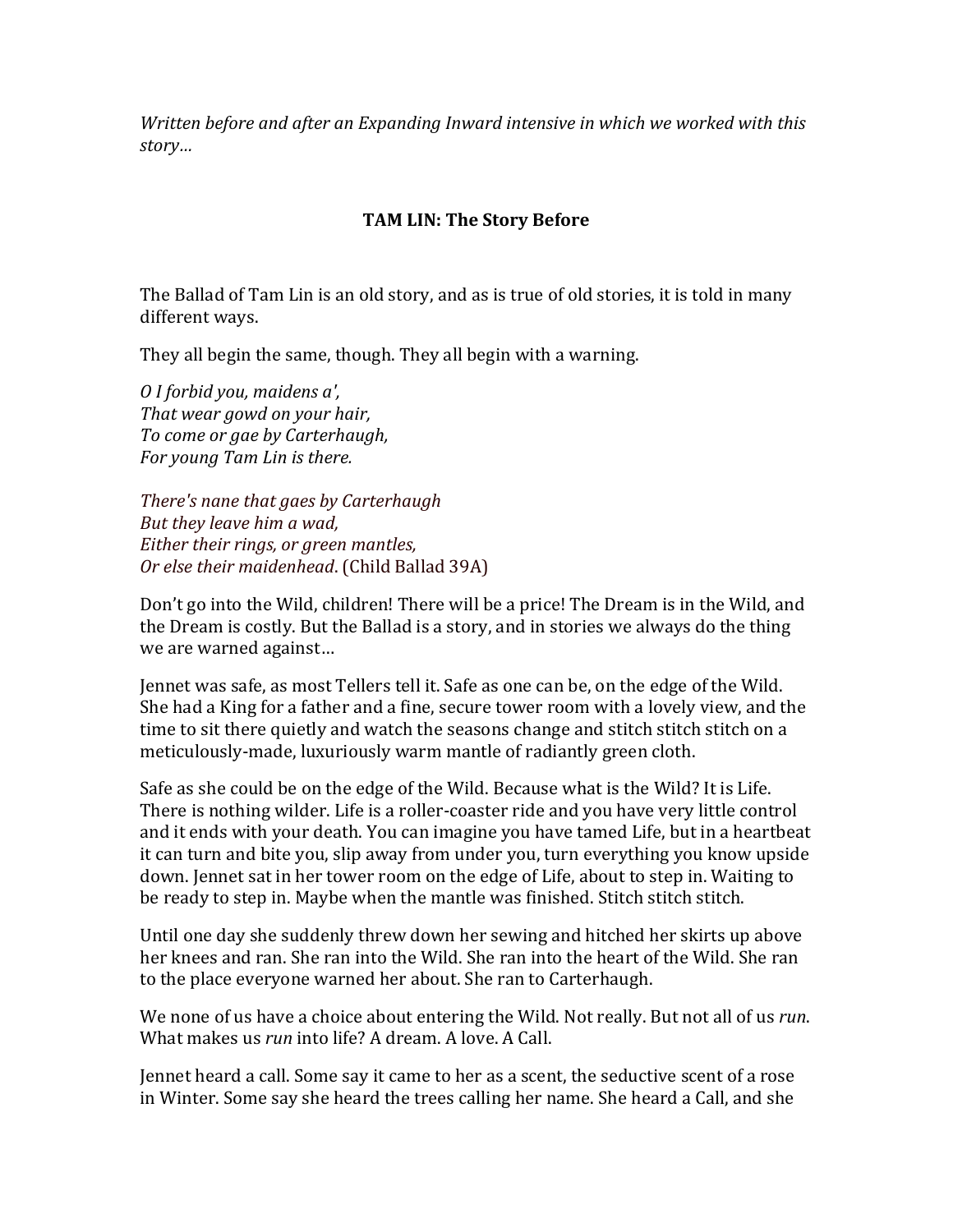ran to answer, and in the dangerous place at the heart of the Wild she met Tam Lin, and came back changed.

Some say she came back with child. She came back pregnant with something, that's for sure. When your Dream calls your name, when you touch It and know, no matter how impossible-seeming, that It wants to be yours too, when that happens something is planted and growing and forever a part of you.

There are trials, in this story, for Jennet. She confronts her powerful father and rebels against her "safe" Life on the edge of the Wild. She trades the comfortable Cloak of Convention, and all the nice approving nods that go with wearing it and being a good girl, for a mantle of her own making, green to hide the grass-stains. She does all of this for her Dream and then her Dream shifts like smoke and disappears. Tam Lin cannot be found and time passes and she despairs. She tries to end the urgency that is growing inside her. She tries to rip the Dream free from her body, where the anguish of separation from what she glimpsed - that was all she ever wanted, and now can never have - is eating her alive.

But the Dream yearns for reality just as reality yearns for the dream. And she hears the Call again, in Tam Lin's voice, whispering of a prophecy (*every seven years, a sacrifice*)… and a plan.

This is an old story, and the Tellers tell it in many different ways. Some say Tam was brought as a baby to the land of Faerie - that he was a sacrifice, or a gift, or that he was stolen from his cradle. Some say he was hurt - fell from a horse or lost a battle desperately hurt out in the Wild, maybe near or even in Cartherhaugh, that borders the Faerie lands, and they took him in and healed him when no other magic would. Some say he walked to Faerie on his own two feet, following the sway in the hips of a Faerie lass. Some say that lass was their Queen.

The Tellers differ on how long he stayed there. If he loved it there or if he felt himself trapped (both can be true). If he had been sent away, or was running away, or just wandering along the borders - the thin places - when he met Jennet, when his hand touched hers as her fingers reached for the rose whose scent had brought her running.

But all the Tellers agree he heard a prophecy. Whispers on the breezes that cooled the long sweet lotus-laden nights of Faerie revelry. He heard a prophecy (*every seven years, a sacrifice*), and he made a plan.

"On Samhain's Eve", Tam Lin said, "there will come riders three. We will come from the *West.* We will come from the point on the horizon where the sun gives itself to the *earth.* We will come from the place where the sun gives up its light and enters the *world beneath our world. The riders will come galloping. On great horses, we will come.*

"The first horse will be red. It will be the red of sunset, the red of blood, the red of a red, *red rose,* the red of passion's glow; the first horse will be red and . . Jennet", he said, "let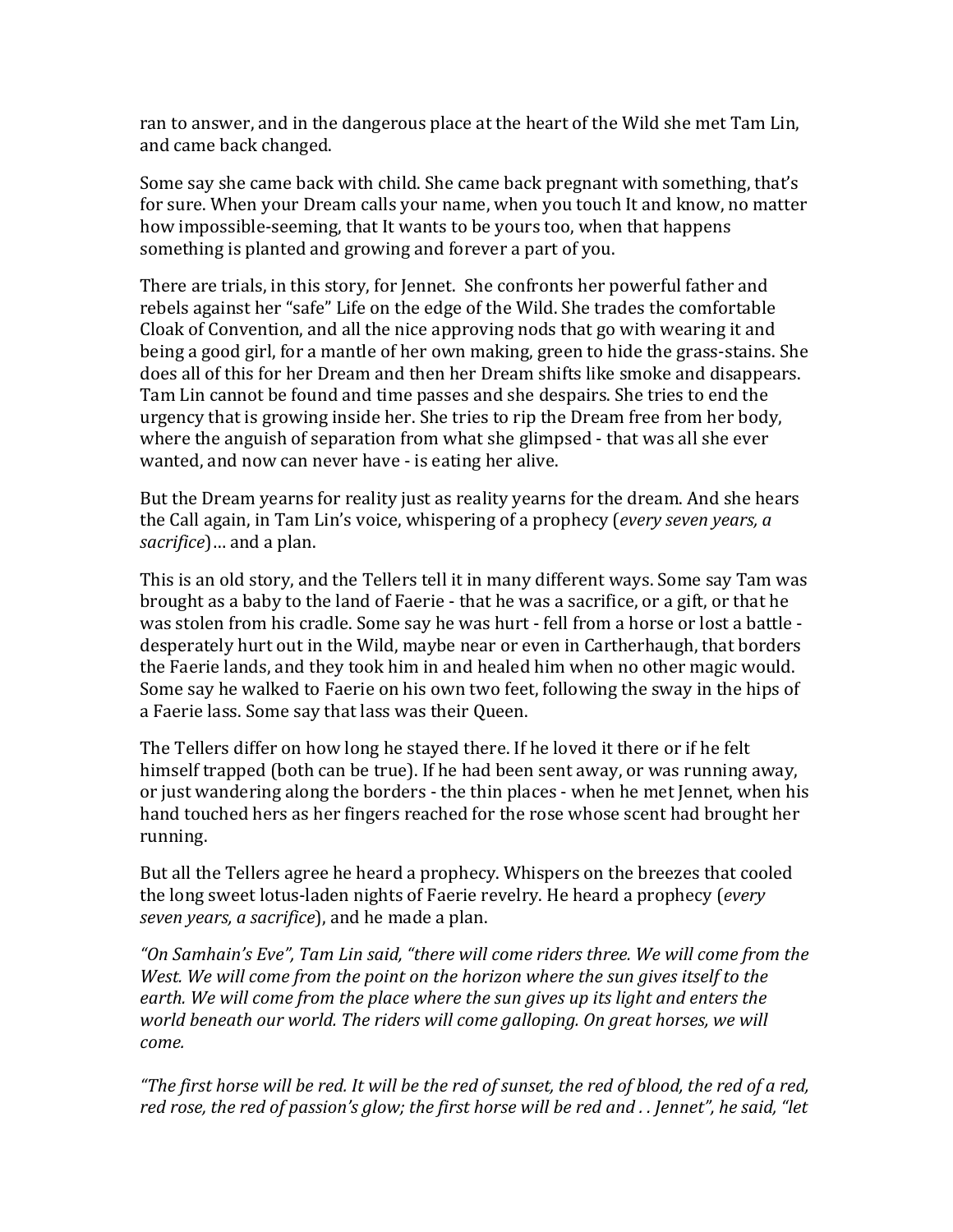*that horse and rider pass you by. Passion will come. It will come with thundering hooves and the clatter of power. Passion will come riding by and your challenge is to let passion pass you by."* 

*"The second horse will be white—the white of snow, the white of a white, white rose, the* white of purity; the second horse will be white and Jennet." he said, "let that horse and rider go. Innocence will come. It will come with an aura of hope. It will come with *the promise that is hidden in every story that has not been told. Innocence will come, stardust in its wake, and Jennet, your challenge is to let innocence pass you by."* 

"The third horse will be black—the black of night, the black of the earth that feeds the roses, the red ones and the white. The third horse will be black, the black of mystery, of secrets unrevealed, of a shadow's shadow; the third horse will be black. And that rider," he said, "dear Jennet, that rider will be me. Pull me from that horse and hold me *close. Hold me close, and remember me as the one you love."* (Cynthea Jones)

Hold me, he told her, and cover me with your green mantle, and I will be safe and I will be with you and the sacrifice will go unmade and we can live together forever, the Dreamer and the Dream.

And so there comes a misty night, and a crossroads (or maybe a bridge) where a Dreamer waits, holding the green mantle that is her preparation and protection, ready to grasp and to hold tight to her Dream.

And a Dream comes riding who is also a man, and a lost child, a lover and a prisoner, wanting to be whole and himself again, ready to give himself to the process of transformation, and to trust the integrity of the Dreamer to hold him true.

This is an old story, and the Tellers tell it differently. Most don't say much about the Faerie Oueen. Did she love him? And was it mother-love, or woman-love? Was he simply a commodity? Meat for the market, soul for the hell-fires? Was he a pet? A project? Did she send him away or reel him back as he was running? Most say only (and in different ways) that he belonged to her, and she wanted to keep him (for any of a number of reasons) and so she used her magic to make him impossible for Jennet to hold and, when Jennet did the impossible anyway, the Faerie Queen cursed them both and disappeared from the story.

Maybe it was this simple:

Jennet wanted Her Dream. Tam Lin wanted Himself. The Faerie Queen wanted her lover - child love or friend love or romantic love - the Faerie Queen wanted The Other.

Jennet listened to her Calling. Tam Lin listened to his Self. The Faerie Queen listened to her Heart.

Is one more important than the other?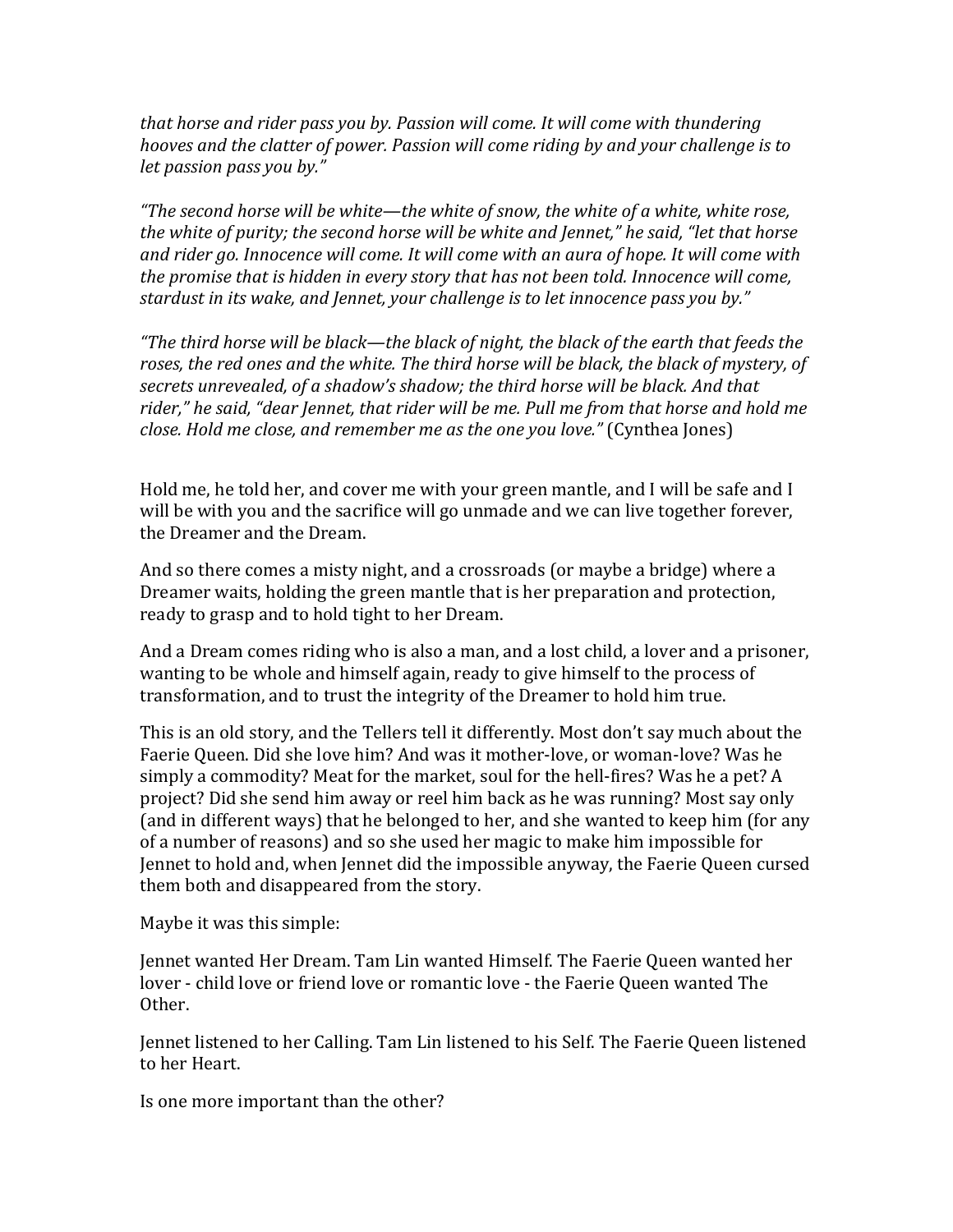We know Jennet heard a Call. Don't we think the Faerie Queen did too? And what about Tam Lin? He was Jennet's dream, he was the Faerie Queen's beloved, but he was also himself. How do you hold onto yourself while everything changes around you? 

## **TAM LIN: The Story After**

The beginning of a story is a delicate thing. The breath before the first word is spoken - that is a portentous moment. No matter how many ways the story is told, it will never again not have been told like this. The telling shapes a piece of the world in a way it never was before, and never now will not be. Words are our most powerful magicks.

So breathe.

Forever ago or yesterday or just now, a group of people came together in the liminal lands between the mundane and the marvelous. They thinned the veil and they lived a tale... it takes a village to tell a story. Each left with a piece of that story under their tongue, and this piece is mine:

There is the Wild, and the Safe, and the land in between. This story ends at a crossroads just there, on the edge of the "real" world, at the corner of Chaos and Probably OK.

Next to a little creek just deep enough to burble.

This story ends with a naked man - pale, perfect and dead - lying half in and half out of the water. Cradled by Water and Earth, he too is liminal. In womb-space. Coming from and returning to the Mother. Standing on either side of him is a woman. The one on his right is young, swelling-bellied, holding a long warm mantle of grassy green. The one on his left is older. Sadder. Her right hand holds an object of power we can't quite see clearly. It seems to shift and waver in our sight. A blade, or a rod, a branch or a long crooked finger - we only know the push/pull flavor of potency it prints on the air.

Long ago when this story was just beginning, the man and the young woman were children, playing together in the fields surrounding the town surrounding the castle of her father the king. Indistinguishable as puppies they tumbled together with the farmers' children and the friendly wild creatures in the peculiar, particular widespread way of young things. As they grew they played less with the creatures who began to whiff the man-scent on them - and then less with the busy-ing children in the fields and finally less with each other, as he set about the work of being a knight and she about the work of being a princess.

Her name is Jennet, and she sat in the castle tower sewing a fine seam.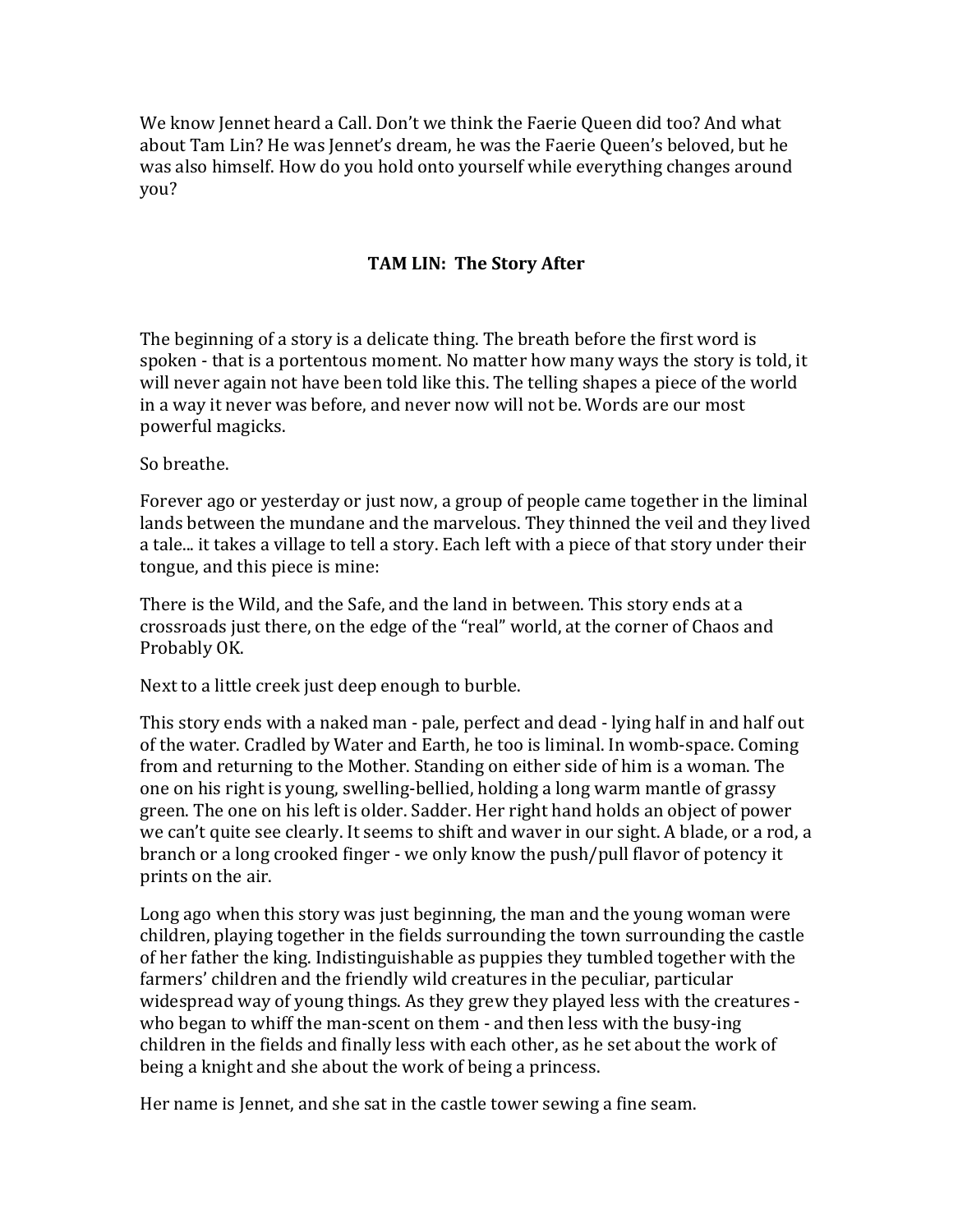His name is Tam Lin. He disappeared into myth.

I'm not saying she loved him. He was one of the playfellows of her youth and her youth was behind her and she did the women's work now of stitching stitching stitching but she noticed when he vanished. He rode out one day, in a knightly way, and didn't return, and the town began to whisper stories. Dead, some said. Or gone with the Fey. Or, some asked, what's the difference? Haunting Carter Shay, they all agreed. Ghost or changling, prisoner or procurer, he haunts that place on the edge of the faerie lands and don't go there! Particularly you maidens! There'll be a price to pay! Our Tam has passed into dreams and become a Dream. He is lost to us. Don't go into the Wild, Children! The Dream lives in the Wild and costs a pretty penny, like dreams do. He'll take a treasure from you and, if you've none other to offer up, the price will be your maidenhead.

Because this is a story, we know it is just a matter of time until Jennet does the thing she is warned against. How much time doesn't matter. Not really. Nor do we need to know exactly what Called her. Was it her name, or the scent of a rose that the wind carried to her? How long had she been listening? When did stitching turn to waiting? How long did she set her heart against the lure-song rising in her blood? What made her give up the fight? All of that is for another story. All we need to know is that one day she threw down her sewing - a puddle of grassy-green cloth at her feet - hitched up her skirts and ran to Carter Shay. She ran right at the thing she was told to fear.

Fear and excitement are chemically identical in our bodies, you know. Which we feel depends on what story we tell ourselves about the feeling.

Jennet ran to Carter Shay and Tam Lin was there and she came back changed. Something new and wild growing inside her. "Pregnant" is a large word but the town was full of small minds and one of them was her father's. She returned to a community that didn't see transformation and wisdom in her new shape, they just saw the shame of a baby without a father. Misunderstood, reviled, ostracized - in desperation Jennet returned to Carter Shay to pick the bitter herb that would cut her free from the unwelcome new wildness within her. Tam spoke to her, stopped her. "I want to come back with you," he told her. "To be the baby's father. Help me."

He told her his story. On his knightly rounds, that fateful day, he saw, as knights will do, a fair damsel. Thinking she must be in distress, so far from the Safe, so deep in the Wild, he followed her still deeper. It happened so gradually - the treebark turning silver-blue and the sky the pink of a baby's blanket - that he didn't know he'd entered the realm of the fey-folk until they thicked around him.

"There is beautiful music," he told Jennet, "and wondrous wisdom and strangely sweet pleasures to be had there. The food is elixir and the days pass like slow water." If he didn't tell her that the sway in the hips of the fair damsel he followed had a deal to do with his missing all signs of a border crossing, if he didn't tell her that the damsel, in no distress at all, had smiled at him and shook her hair, that there had been more of eagerness than of duty in his following, that the damsel he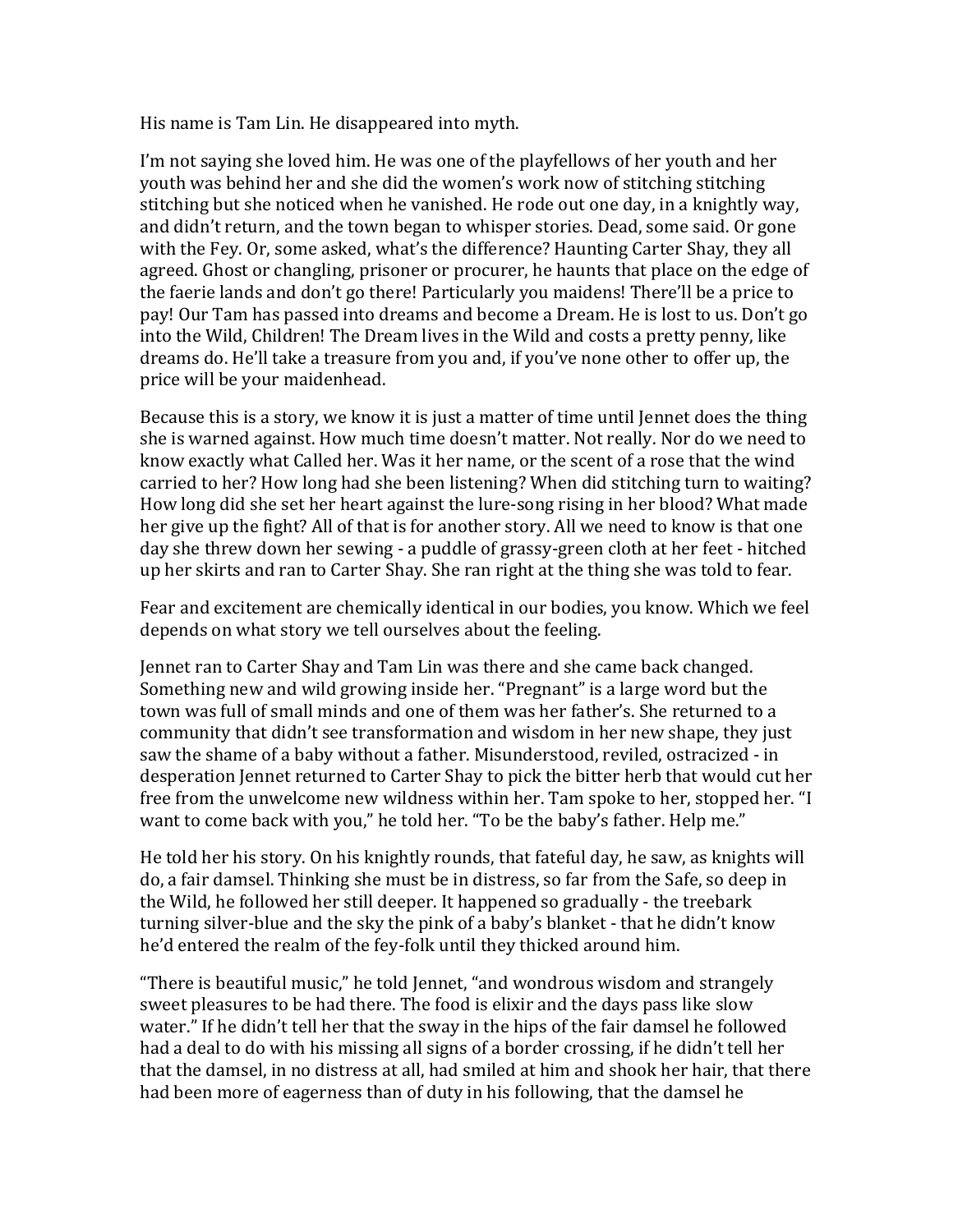followed into Fey was in fact their Queen, and became his lover... well stories are tools, are they not? And some tools are keys. Tell the story that fits the shape of the lock you need to open...

After all, how he spent his seven years in Faerie was not a part of the story Jennet needed to hear. That was a long telling for another time, safe before a fire on either side of a rocking cradle. What was vital, in that moment when she reached for the bitter herb and he stopped her, was the story of why he wanted to leave. Yes, love of Jennet, and of the baby to come, homesickness and the longing to bring the things he'd learned in the Wild back to the town of his birth but also...

He'd heard a story. Whispers on the wind. Caught the words in the Queen's mouth when she didn't know he was near. "Every seven years a sacrifice."

"On Samhain Eve," he told Jennet, "the Faerie ride out into the between-lands. If you pull me from my horse, and hold me tight no matter what happens, and cover me with the green mantle you have sewn so long, then I will be free to stay with you when they ride home again. It must be now," he told Jennet, "because every seven years the Faerie make sacrifice, and this Samhain will make seven years since I came into their keeping. I fear the sacrifice will be me."

We're back again at the crossroads. Almost back to story's end. Almost midnight. Samhain Eve. A mist rising from the fields at the edge of the Wild lands. Jennet waiting at the crossroads, carrying Tam's promise in her heart and in her belly and, in her hands, the green mantle that she stitched stitched stitched.

We hear them before we see them, hooves dull thunder before the sweat-shined breasts of the faerie steeds break the mist apart. Their Queen rides at their head, and Jennet lets her pass, along with one or two more riders until she sees Tam Lin following fast behind. With signs he gave her (the color of his horse, the manner of his clothing) she picks him out from the horde and pulls him from the saddle as he passes, holding him tight in her arms.

And in her arms he turns, and twists, and coils into a snake that strikes at her with venom-beaded fangs. But she holds on. And in her arms he turns, and swells, and rounds into a bear that rakes at her with claws that stink of carrion. But she holds on. And in her arms he turns and turns again, into shapes that frighten her, repulse her, threaten the integrity of her body and her mind, but she holds on.

At last he turns, dissolves and puddles into an armful of fire-y molten lead. She cannot hold him, but throws him into the creek then scrambles down to pull him out - naked, pale, perfect and dead - and lay him on the bank, half in and half out of the water.

The Fey and their horses have vanished back into the mists, but the Queen swirls slowly out of them, the air around her right hand still shimmering with the remnants of powerful shape-shifting magic, to stand on the other side of Tam's